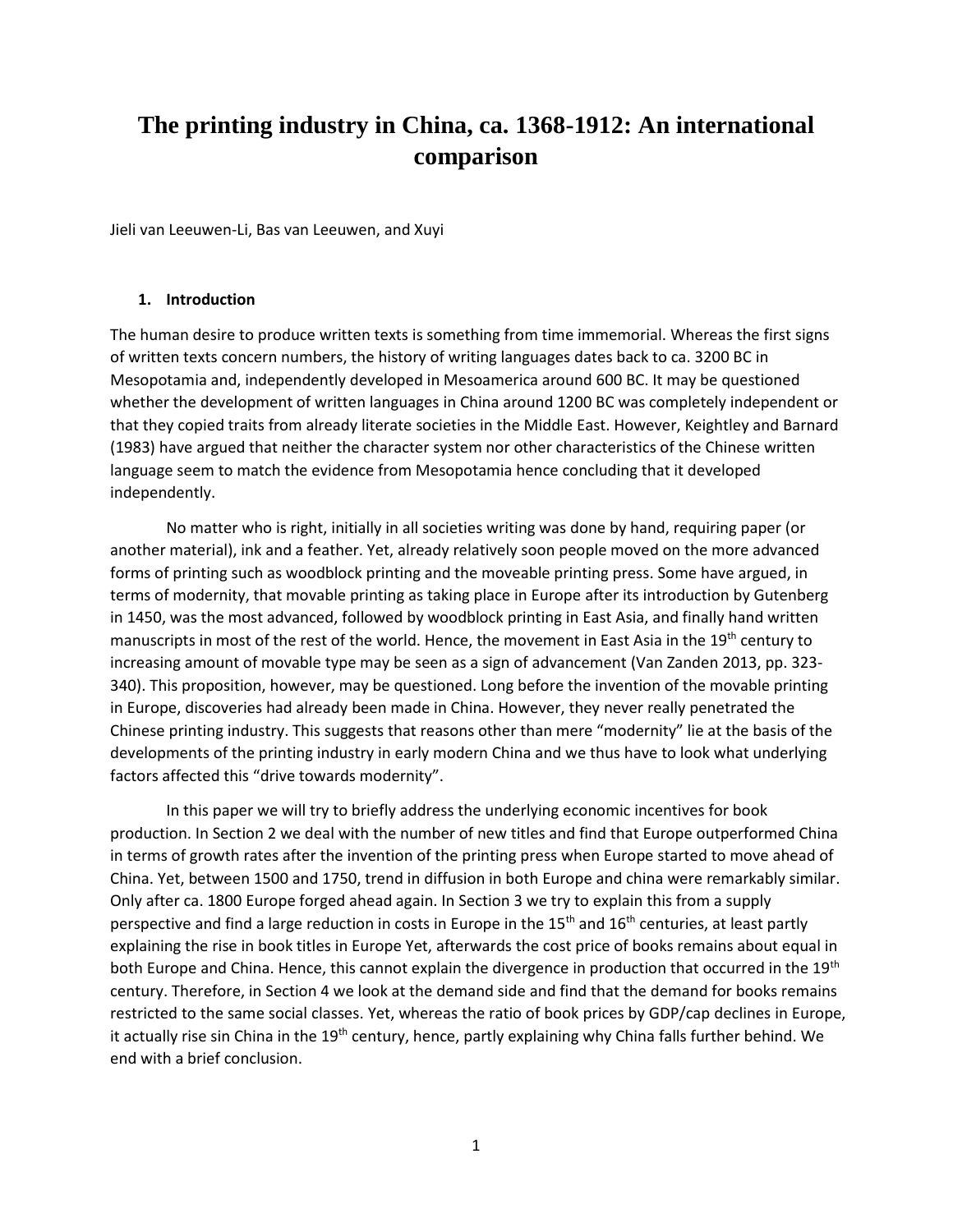### **2. The spread of the book**

The invention of the printing press in Europe around 1450 indeed revolutionized European book production. It is therefore to be expected that also the diffusion of book production in Europe in that period went much faster than in China. Unfortunately, no direct evidence exist on the number of printed book titles in either china or Europe. Yet, for Europe, Baten and Van Zanden (2008) calculated the number of existing imprints for the major European countries based on title catalogs from libraries for1454 to 1800. For the period 1800 to 1913 we took the data from Steinberg (1996, 243), Thomson (2005), Colclough and Weedon (2010) and Suarez and Woudhuysen (2010) with missing observations being interpolated. A similar method in the case of China was applied by McDermott (2005, 55-107) who, based on the existing imprints in the National Library of China in Beijing and the National; Central Library in Taipe, arrived at a series for book titles between 1131 and 1566. Yet, whereas the European data can be assessed as relatively accurate, the problem with the Chinese data is not only that both included libraries only contain subsets of titles, but also that many books have been burned or otherwise disappeared over the past centuries.

Before we estimate the amount of imprinted books in China though, we should clarify the types of printed books in China. Three types may be subdivided. First, the official books printed by the different levels of government, such as classic textbooks, official calendar, gazetteers, etc. The second type was called private or family books printed by the gentry group, such as private notebook, pedigree of a clan, etc. The third type was called common books printed by the book merchants, such as novel, fiction, song collection, textbooks for primary schools, etc. During the Ming and Qing China, the government and gentry books were quite well classified and stored in libraries. The same was not true, however, for common books. Hence, a number of catalogues for government and gentry books still remain in the literature yet few common books were catalogued. Recently, Du Xinfu ( 2001, 2009) collected the titles of 3 types of books from records of different gazetteers in both Ming and Qing. But his collections had few official and common books. So we had to expand this datset with the titles of official books from *Chinese Local Histories: A Collection of 8577 Annotated Titles*. Even though our collection only covers part of the extant gentry publications and official books, there is still no a priori reason to assume the trend would be different from the other books. Indeed, as shown by McDermott (2005), the ratio of common books to the other classes of books in the surviving imprints remains virtually constant over time. One problem does exist though. Between 1600 and 1650 there is a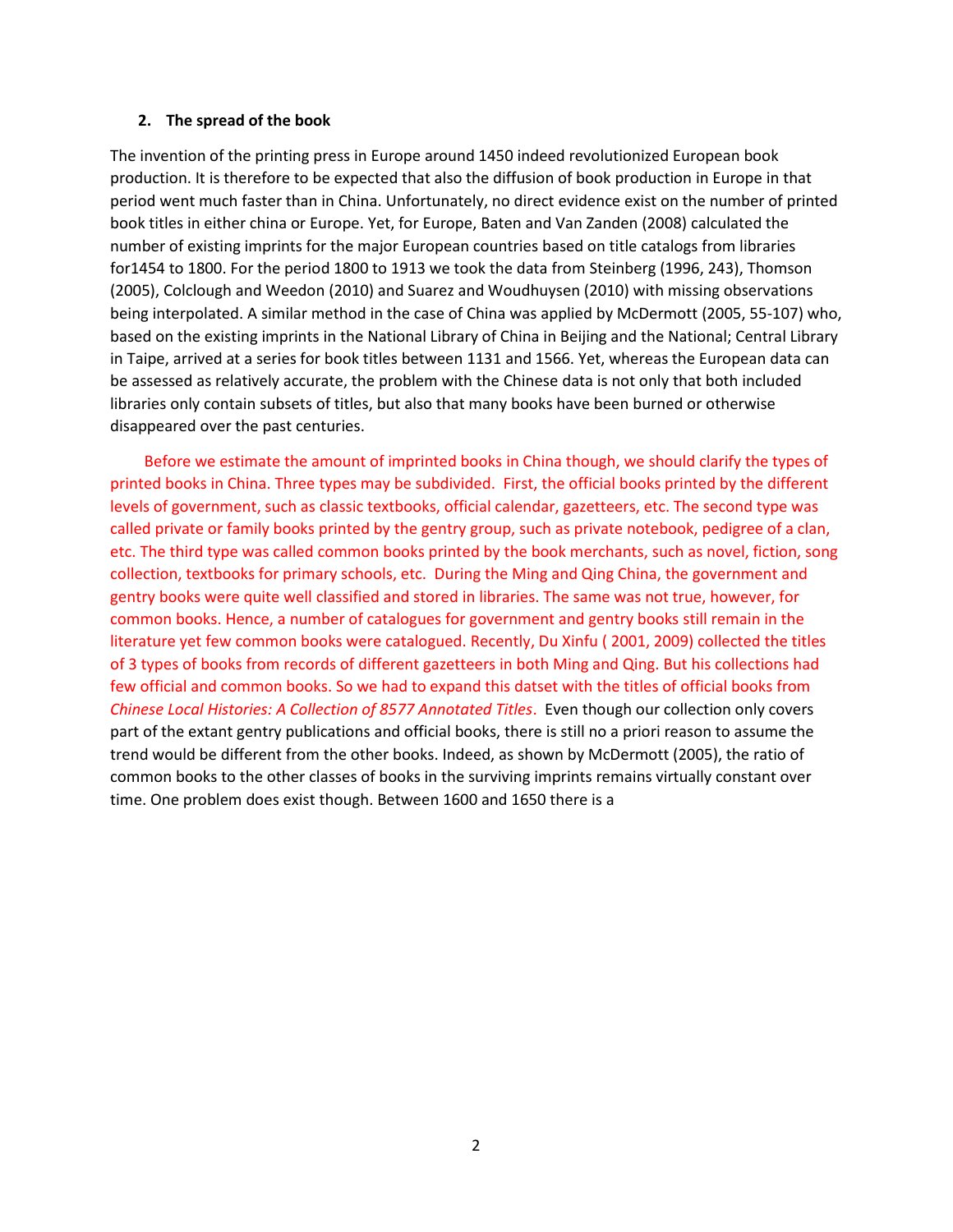

**Figure 1.** Index of number of total book titles in China and Europe ca. 1300-1910 (1550=100, log 2 scale)

drop of ca. 87% in the number of gentry publications. This is not unlikely since the collapse of government will have strongly reduced the number of these publications. Yet it is unlikely that a similar drop has occurred for common books. Since McDermott (2005) showed that common books made up ca. 66% of the surviving imprints, and assuming that the share of common books remained stable between 1600 and 1650, we can calculate that the actual drop between 1600 and 1650 should be only 10%. Hence, restricting the drop in publications in those years to 10%, we arrive at our index of book production in China (see Figure 1).

One can see in Figure 1 that the number of imprints grew fast in Europe after the invention of moveable printing in the 15<sup>th</sup> century. Yet, between the 16<sup>th</sup> and 18<sup>th</sup> century the speed of diffusion is roughly identical as reflected by similar curves in Figure 1. Only after the  $18<sup>th</sup>$  century we witness a further divergence between Europe and China.

Yet, even though Figure 1 tells us something about the rate of diffusion, it does not inform us about the degree to which printing had penetrated both societies. If we were purely to look at the number of imprints as given by Baten and Van Zanden (2008) and McDermott (2005) in the first half of the 16<sup>th</sup> we arrive 2,500 and 15 imprints per annum respectively. Yet, as pointed out before, it is likely that the number of imprints are underestimated for China. An alternative way of proxying the number of imprints at the start of the 16th century in China is to accept McDermott's estimate that  $2/3^{rd}$  of all books were common books and the remainder government and gentry publications. If we further assume that the Du&Du (2001; 2009) dataset covers ca.  $1/3<sup>rd</sup>$  of the total gentry and government publications, we arrive at 415 imprints per annum. In per capita terms this implies 3 and 38 imprints per million inhabitants for China and Europe respectively.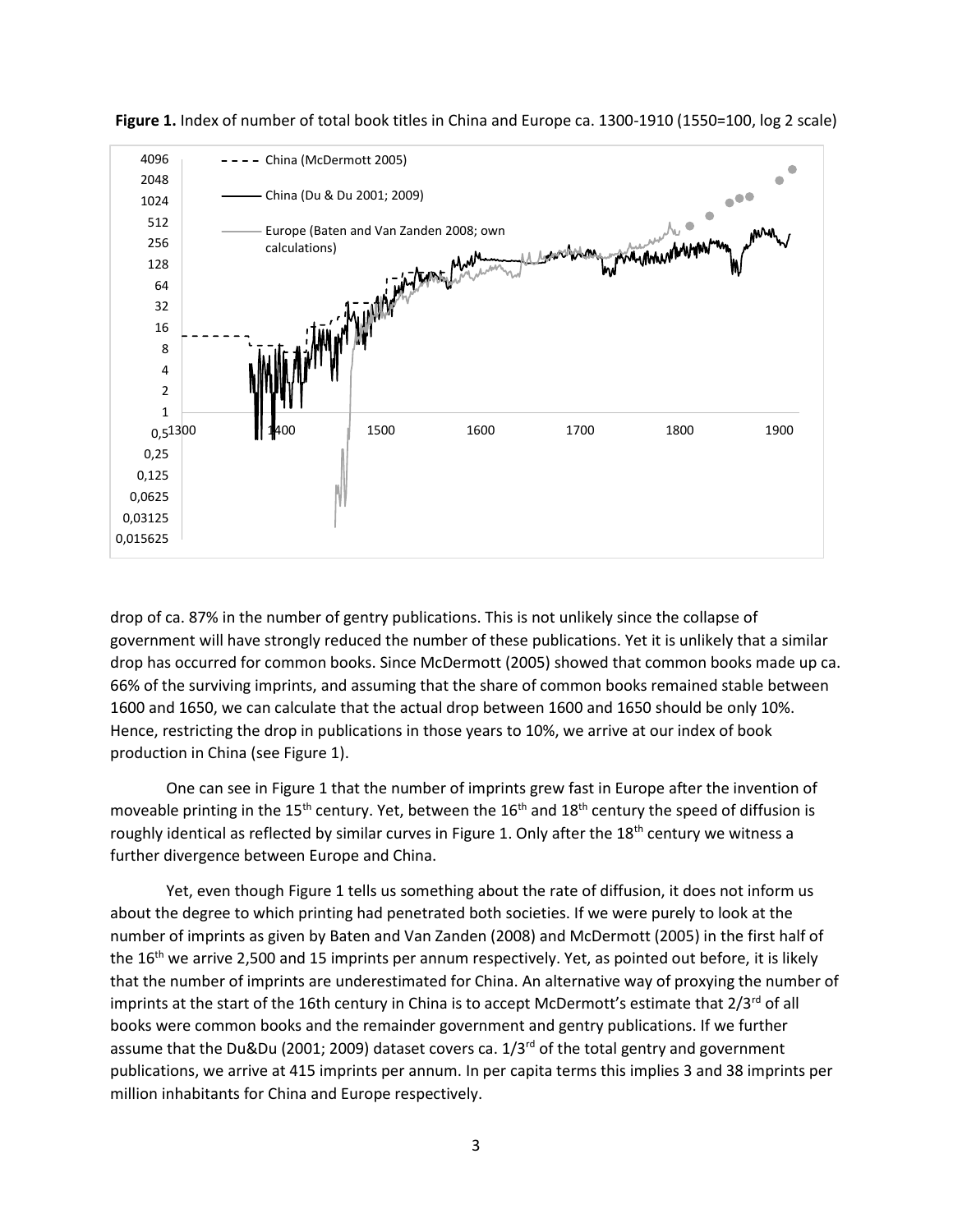This suggests that from a relatively similar amount of imprints in the 15<sup>th</sup> century, Europe quickly forged ahead after the adoption of the printing press while China stagnated (see Table 1). This begs the question why China did not implement the printing press, even though it had been invented in China

|      | China | Europe |  |
|------|-------|--------|--|
| 1500 | 47    | 52     |  |
| 1550 | 100   | 100    |  |
| 1600 | 124   | 101    |  |
| 1700 | 169   | 187    |  |
| 1820 | 60    | 227    |  |
| 1850 | 70    | 389    |  |
| 1880 | 87    | 394    |  |
| 1910 | 108   | 758    |  |

**Table 1.** Book titles per capita (Index, 1550=100)

centuries before. Rather, a hybrid mixture between imprints and manuscripts stayed in existence well into the  $17<sup>th</sup>$  century. This may have two reasons. First, a supply effect: the costs of printing were relatively high in China making its diffusion slow. Second, the demand for books was low in China. Both topics will be briefly dealt with in the following Sections.

## **3. A supply side explanation: the cost of printing**

In this Section we deal with the different costs of printing in Europe and China, i.e. was there an incentive to print books? From this perspectives, the inputs in the creation of a book may be considered costs, while the price of a book may be its benefit.

In order to print a book, one needs a writer, wood carver, ink, paper, a printer and binder. For 1700 these costs are reported in Table 2. Please note that we assumed that a) one volume makes up 30 pages, b) one page ca. 330 words, and c) 30 copies of a volume were printed. Hence, for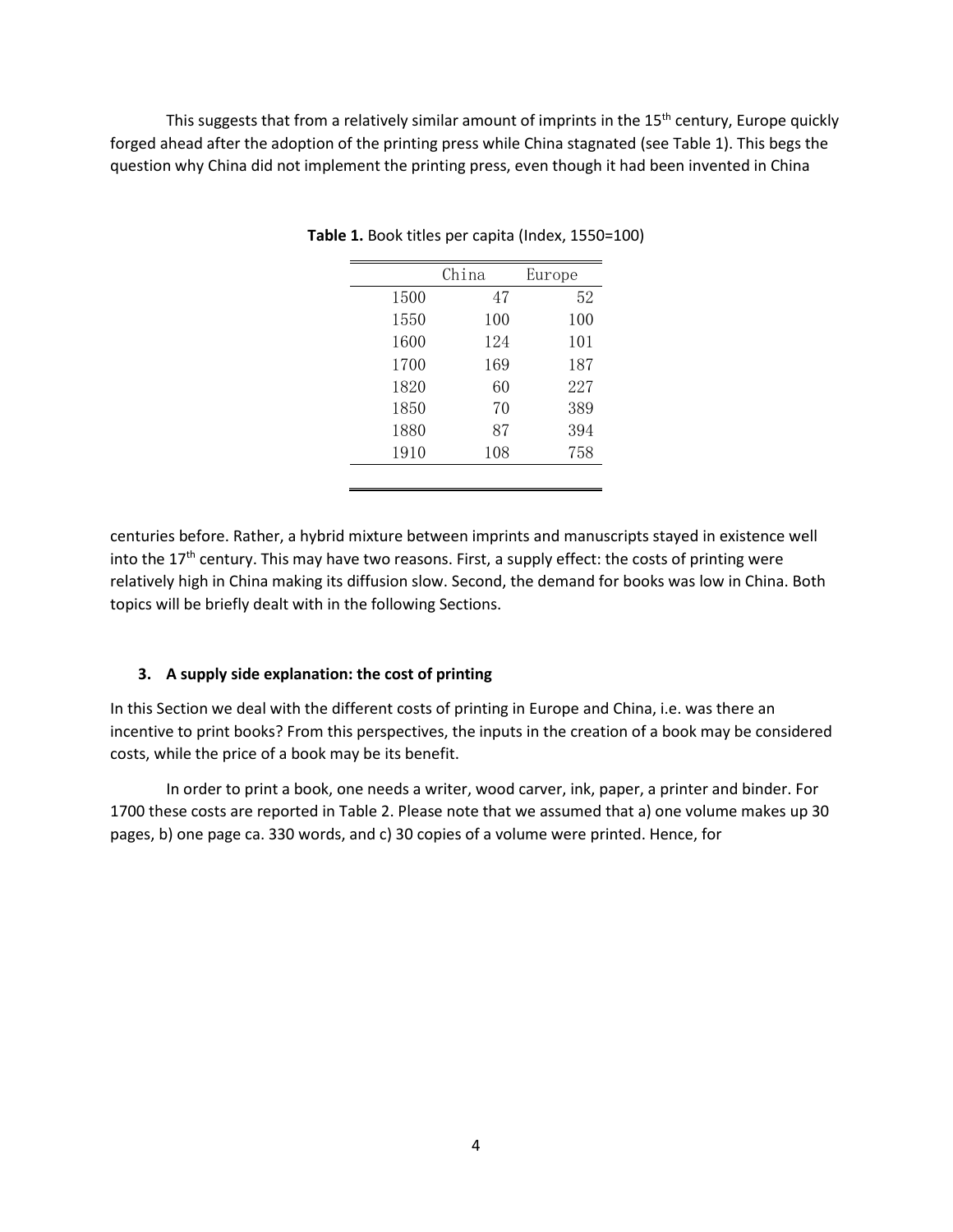|                                         | cost  | cost per<br>one | Percentage<br>costs |
|-----------------------------------------|-------|-----------------|---------------------|
|                                         |       | volume          |                     |
| writing one page                        | 0.120 | 0.004           | 11%                 |
| carving 1 wood block                    | 0.523 | 0.017           | 46%                 |
| ink (30 pages, including board<br>rent) | 0.001 | 0.001           | 3%                  |
| paper (30 sheets)                       | 0.008 | 0.008           | 22%                 |
| printing (30 sheets)                    | 0.004 | 0.004           | 11%                 |
| binding (30 pages)                      | 0.002 | 0.002           | 5%                  |
| total costs per volume                  |       | 0.037           | 100%                |
| total benefit per volume                |       | 0.100           |                     |

**Table 2.** Cost for book production in China in 1700

*Sources:* Banknote and book printing branch (1991); Yi (1993a); Dennis (2010)

woodblocks, which were used more than once, we have to divide the price by 30 (i.e. for writing and carving). From Table 2 we can distill that both paper and wood carving are the major costs in the printing of a book. The Table shows that the former made up ca. 22% of the printing costs. Indeed, according to Yi (1993), paper made in China up no more than ca. 7% of the actual costs of a book, the remainder being woodblock carving, ink, proofreading etc. Yet, it looks like this is an underestimate the higher estimate being more plausible as around 1930 it remained close to 20% (e.g. Liu and Yeh 1965).The latter, woodblock carving, made up even close to 46% of total costs. This is also confirmed by Filippone (2008, Table 2 & 3) who finds for the European middle ages that parchment made up ca. 20% of total costs of producing a book.

Yet, the prices of both important inputs changed considerably over time. In China, paper was largely made of the, very cheap, bamboo from the Eastern Jin onwards (Tsien 1985). The way paper was manufactured consisted of moving around rags in the water, after which the fibres were collected on a mat. This process did not change much over time, even when the demand for printing increased during the Song dynasty. In Europe, this process of hand pounding was soon changed using water mills. The first recorded paper mill was set up in 1151 in Xàtiva in Spain (Fuller 2002). This was quite a difference since it reduced the cost of hand pounding of rags, which were, before the use of wood pulp mainly from used textiles. It was expanded in the 19<sup>th</sup> century with steam engines making paper using wood pulp. In addition, the innovation of the printing press combined with oil based ink, which did not soak the paper, allowed Europe to print on both sides of a sheet of paper, hence reducing the cost of paper even further.

If we are to compare the development of prices of paper in Europe and China, we find that in China prices declined from ca. 2.2 grammes of silver per 100 sheets in 1147 (Yi 1993) to ca. 1 gramme in the  $17<sup>th</sup>$  century (Dennis 2010). Hence, we do witness a strong decline in prices. Yet, this decline was even stronger in Europe. For example, the first paper price in England in 1356 was no less than 37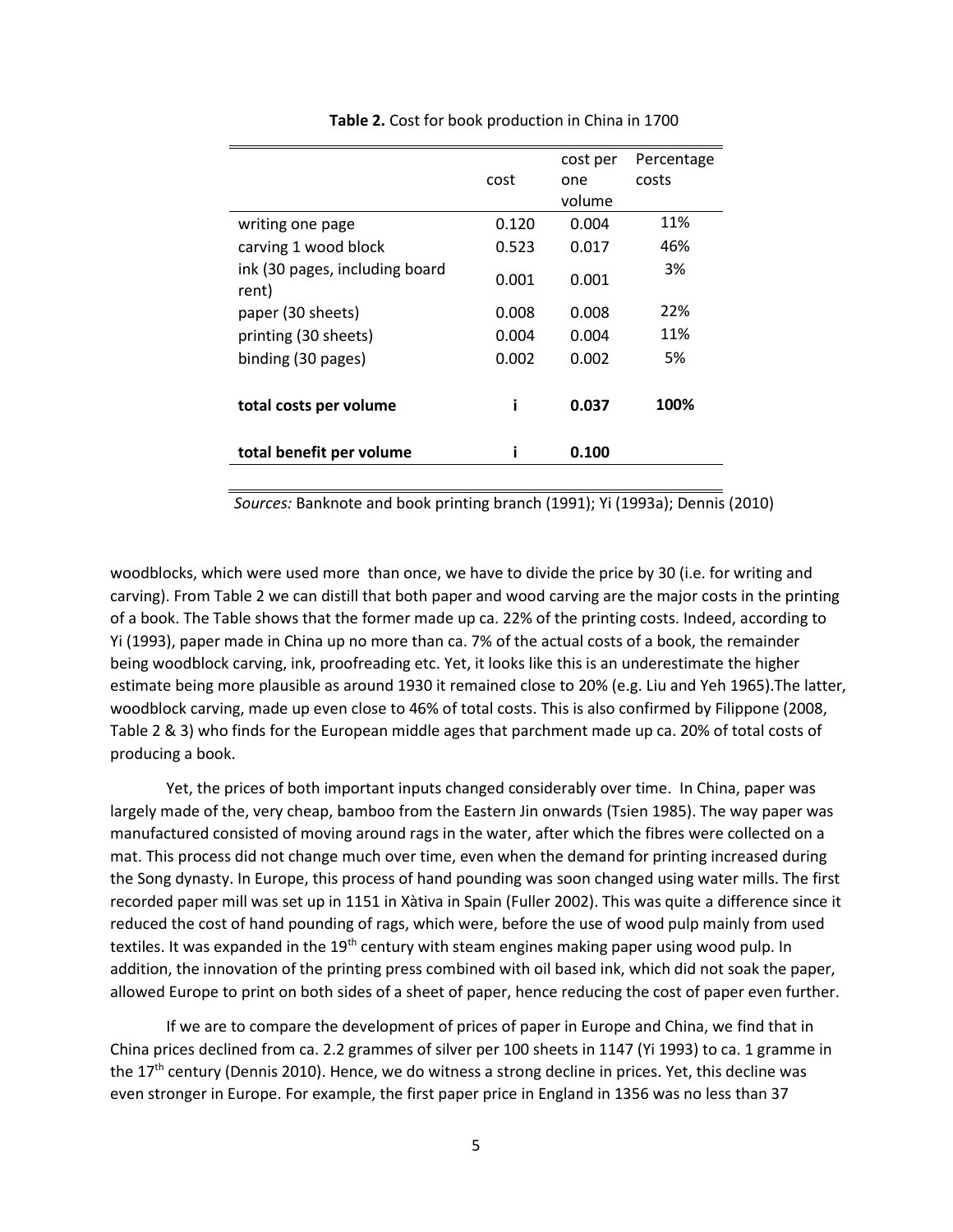grammes per 100 sheets of paper while in the  $17<sup>th</sup>$  century it had declined to 16.8 grammes in England, or 7.5 in Poland, a difference that remained in place until the 19<sup>th</sup> century (Wolanski 1993; 1996; Clark 2005). Hence, even though we have to keep in mind that in Europe two sides of the paper were printed, hence reducing prices by 50%. In addition, we have to keep in mind that we use silver prices, which are much higher in China than they were in Europe if converted into grain equivalents. Hence, expressed in grain equivalents and divided by 2 to correct for double printing in Europe, 100s sheets of paper cost in the mid-17<sup>th</sup> century in China 0.031 hl of rice versus 0.17 hl of rye in Europe. Nevertheless, it is clear that the price of paper in Europe was much higher than the paper made of cheap bamboo in China.

The second major cost in printing consisted of woodblock carving which was very laborious and, hence, expensive. Fortunately, we do have some data on wages for carving one woodblock. In Figure 2



**Figure 2.** Cost (in liang per 1000 words) for carving woodblocks.

we see a steep decline in the cost of woodblock carving between the  $13<sup>th</sup>$  and  $16<sup>th</sup>$  century. The question why this decline occurred is less easy to answer. Yet, McDermott (2005) suggested that the fineness of woodblock carving declined over time, hence reducing costs.

The decline in the cost of both paper and woodblock carving, both major cost factors in producing a book, suggest that over-all prices of books declined considerably. Figure 3 shows the prices of books of 30 pages as expressed in hectoliters of grain (rice in the case of China and rye in the case of Europe). Indeed, we do find a decline in the cost of books in China in the Tang and Sung dynasties with a

**Figure 3.** hectoliter of rice/rye per volume in China and Europe compared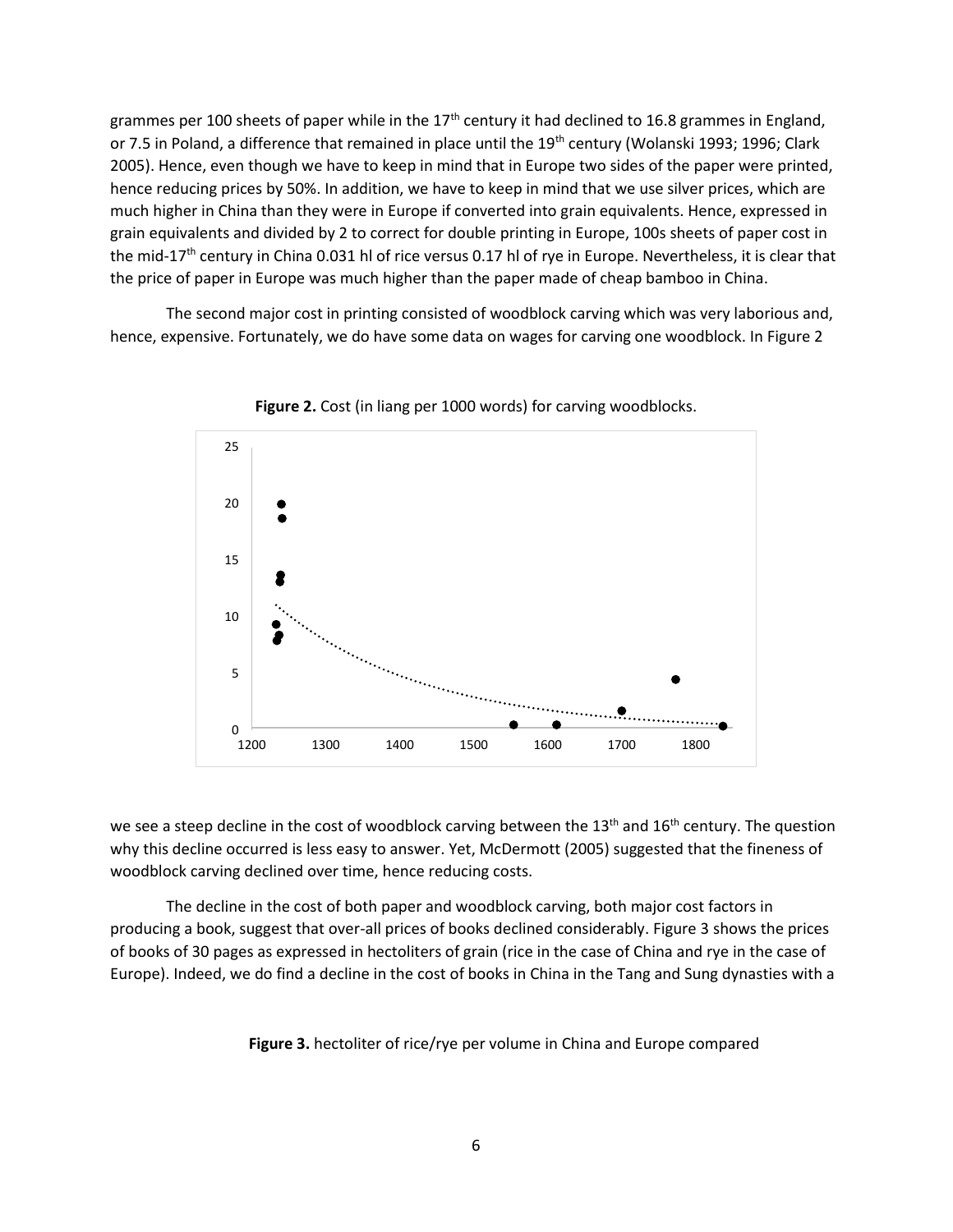

stagnation afterwards. In Europe, however, the decline was much stronger, no less than 80% between 1300 and 1500. And the prices of books as expressed in grain were not much different from 1500 onwards.

Hence, the fast increase of the imprint in Europe in the  $15<sup>th</sup>$  century almost certainly can be associated with the extremely rapid decline of the cost of books in the same period. In China, where the book price declined much less in this period we do not witness a similar rise. This is not surprising, since technique did not change much as the Chinese script did not allow for easy implementation of the moveable print. For example, as late as 1820 a one volume hand written cost 0.5 liang, which is almost the same as a volume from a clay moveable printer. On the other hand, a woodblock printed volume cost as little as 0.08 liang which explains the persistence of the imprint. Yet, also in Europe book prices did not declined much in the period between ca. 1550 and 1900 while we do witness an acceleration of printing in the late  $18<sup>th</sup>$  and  $19<sup>th</sup>$  centuries. This suggests that the rise of the imprint in  $19<sup>th</sup>$  century Europe must be mainly demand driven which will be briefly discussed in the following Section.

### **4. A demand side explanation: societal demand for books**

It has been argued that for Europe the demand for books increased in the 15<sup>th</sup> century (e.g. Buringh 2014) while also in China some increase in demand occurred (McDermott 2005) even though, as we can see from Figure 1, this growth was relatively moderate compared to the 19<sup>th</sup> century. One way of analyzing the demand is therefore to test what was the character of this demand and how did it change from the  $17<sup>th</sup>$  to the  $18<sup>th</sup>$  and  $19<sup>th</sup>$  centuries.

Societal demand can be purely economic, or institutional. The former essentially means that there is an income effect, i.e. people buy more books once their income increases. Table 3 shows that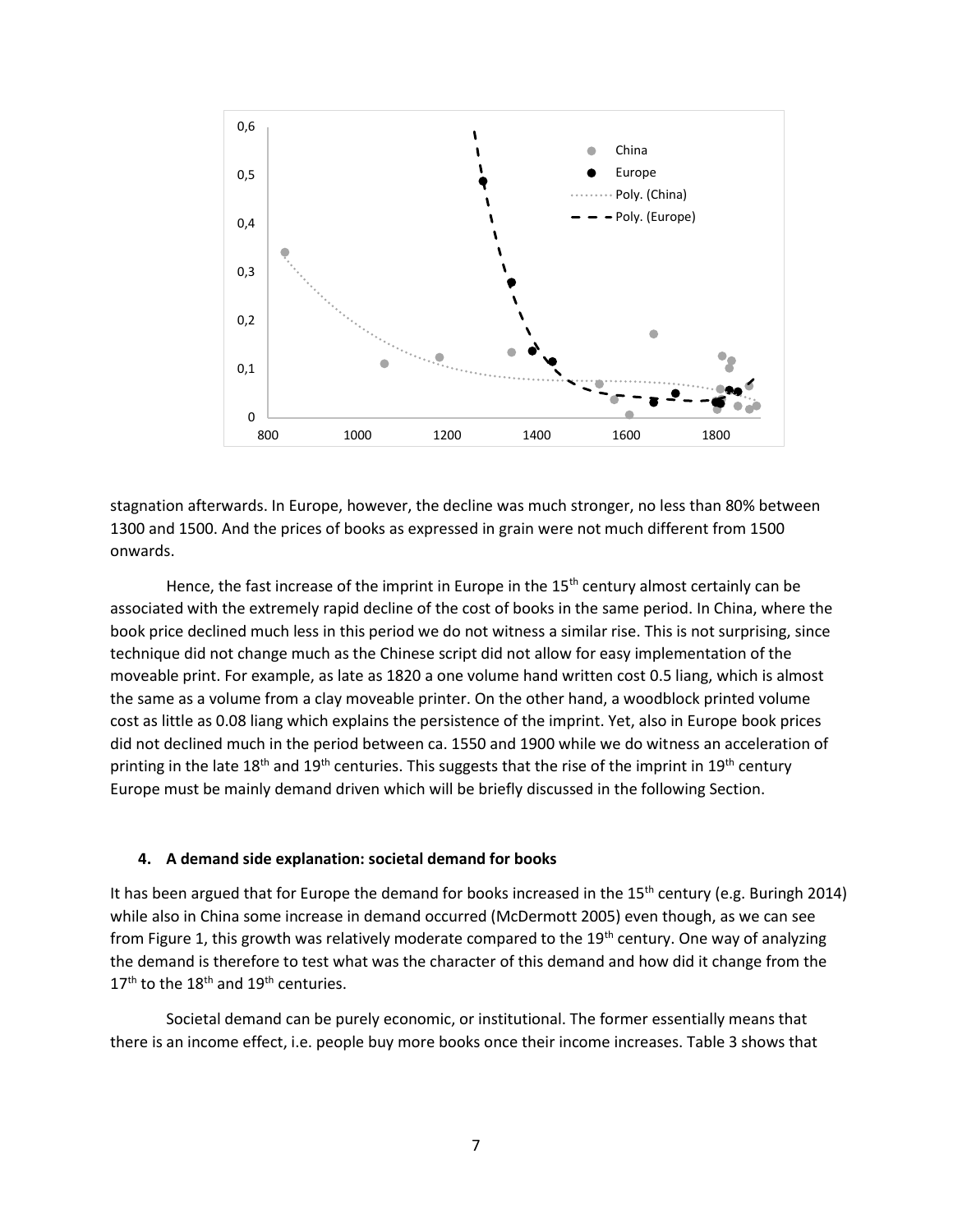| year | China | Europe |  |  |
|------|-------|--------|--|--|
| 1000 | 47    | 3,305  |  |  |
| 1500 | 32    | 436    |  |  |
| 1600 | 20    | 104    |  |  |
| 1700 | 19    | 147    |  |  |
| 1800 | 50    | 73     |  |  |
| 1850 | 100   | 100    |  |  |
|      |       |        |  |  |

**Table 3.** Index of book prices/GDP per head (1850=100)

In China people were able to roughly buy the same number of books for their income between ca. 100 and 1800 AD. However, in Europe we witness a strong decline. Hence, it seems likely that part of the increase in imprints in Europe in the 19<sup>th</sup> century is caused by a rising income. This is corroborated by a rie in books per head as indicate din Table 1.

However, this explanation does not exclude a rising demand from cultural or other reasons. One way of testing this factor is to use the so-called Bass (1969) diffusion equation. This equation allows us to calculate what part of the diffusion is caused by imitation (i.e. people within the same social group also buying books) or innovation (i.e. new social groups demanding books). We use a Bass diffusion equation with m potentially adopters of books. The time of each of these individuals until adoption depends on a random variable with distribution function  $F(\tau)$ , which is the fraction of the population m that has already adopted the new innovation at time t (i.e.  $F(\tau) = N(t)/m$ ), and a density  $f(\tau)$  making the hazard function (i.e. the chance of adoption):

$$
\frac{f(\tau)}{1 - F(\tau)} = p + qF(\tau) \tag{1}
$$

Here, p is independent from the fraction of the population which already adopted the innovation, hence it may be classified as adopting something new (i.e. innovation) while *q*, being dependent on the number of people who already adopted, may be classified as a process of imitation (the same social groups demanding more books). Equation (1) can be rewritten as the following differential equation:

$$
\frac{dN(t)}{dt} = \left(p + \frac{q}{m}N(t)\right)\left(m - N(t)\right)\left(2\right)
$$

This implies that the growth in the number of adoptions depends on the cumulative number adoptions at time  $t$ ,  $N(t)$ , and a constant.

The problem is that this cannot be simply estimated by OLS in this form because of the presence of multicollinearity and a time series bias. Yet, this can be solved by using a discrete time model (Satoh 2001). First we modify equation 2 as a Ricatti equation by setting

$$
a = mp
$$

$$
b = \frac{q - p}{2}
$$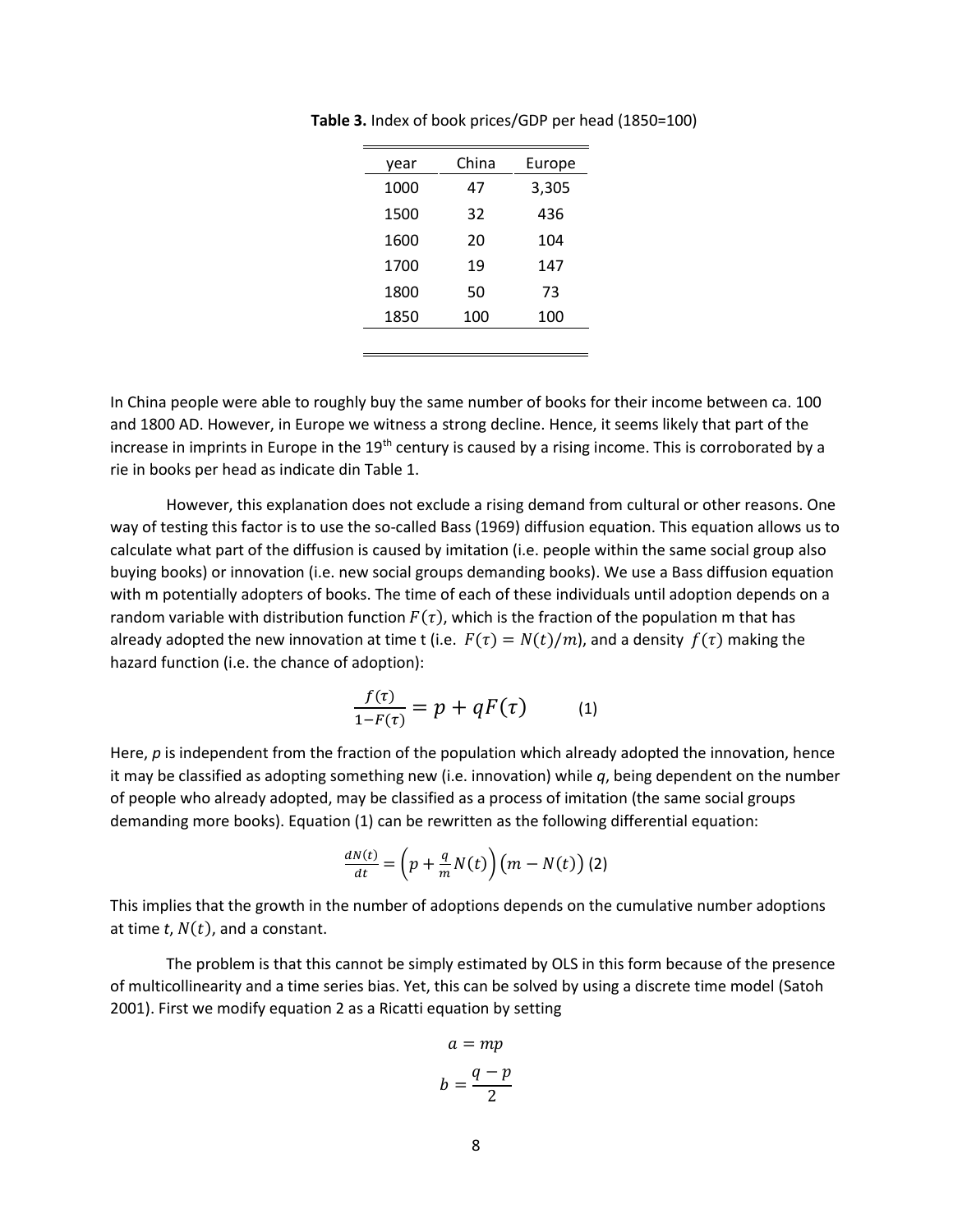$$
c=-\frac{q}{m}
$$

From this we obtain

$$
\frac{u(t+\delta)-u(t-\delta)}{2\delta}=a+b\big(u(t+\delta)+u(t-\delta)\big)+cu(t+\delta)u(t-\delta)
$$
 (3)

, where δ is the constant time difference length. This results in the following regression equation:

$$
M_n = A + BN_{n-1} + C(N_{n+1} - N_{n-1}) + \varepsilon_n \tag{4}
$$

, where  $M_n = N_{n+1} N_{n-1}$ ,  $A = \frac{m^2 p}{q}$  $\frac{a^2p}{q}$ ,  $B = \frac{m(q-p)}{q}$  $\frac{(q-p)}{q}$ , and  $C = \frac{m(q-p-1)}{2q}$  $\frac{p-1}{2q}$ . Given the estimated coefficients, we can obtain the coefficients of innovation and imitation as follows:

$$
\hat{p} = \frac{-B + \sqrt{B^2 + 4A}}{2B - C} (5)
$$

$$
\hat{q} = \frac{B + \sqrt{B^2 + 4A}}{2B - C} (6)
$$

The innovation and imitation coefficients are reported in Table 4. The most important conclusion is that in both China and Europe the diffusion of books mainly occurred via increased spread among the same social groups, i.e. via imitation. Secondly, contrary to Europe, China does have some effect of

|               | China | Europe                  |       |           |  |
|---------------|-------|-------------------------|-------|-----------|--|
| innovation    |       | imitation<br>innovation |       | imitation |  |
| $1400 - 1500$ | 0.036 | 0.021                   |       |           |  |
| $1500 - 1600$ | 0.029 | 0.093                   | 0.000 | 0.053     |  |
| $1600 - 1700$ | 0.007 | 0.000                   | 0.004 | 0.178     |  |
| 1700-1800     | 0.002 | 0.234                   | 0.000 | 0.177     |  |
| 1800-1850     | 0.013 | 0.240                   | 0.000 | 0.230     |  |
|               |       |                         |       |           |  |

**Table 4.** Innovation an imitation coefficients for China and Europe

adding new groups (i.e. innovation) thus suggesting a more changing social structure. Finally, the coefficients are roughly similar in size with the exception of the  $17<sup>th</sup>$  century. Hence, it is clear that the European rise in imprints in the 15<sup>th</sup> century was mainly due to falling costs, while the rises in the 19<sup>th</sup> century were mainly due to a rise in per capita income. The decline in China in the  $17<sup>th</sup>$  century, however, seems to be mainly driven by a combination of a reduction in income as well as a reduction in social demand, possibly as a result from changing social structures due to the fall of the MIng dynasty.

#### **5. The printing industry**

What does this tell us about the development of the printing industry? We already saw that the growth in Europe in the 15<sup>th</sup> century was mostly due to a reduction in printing costs, a development that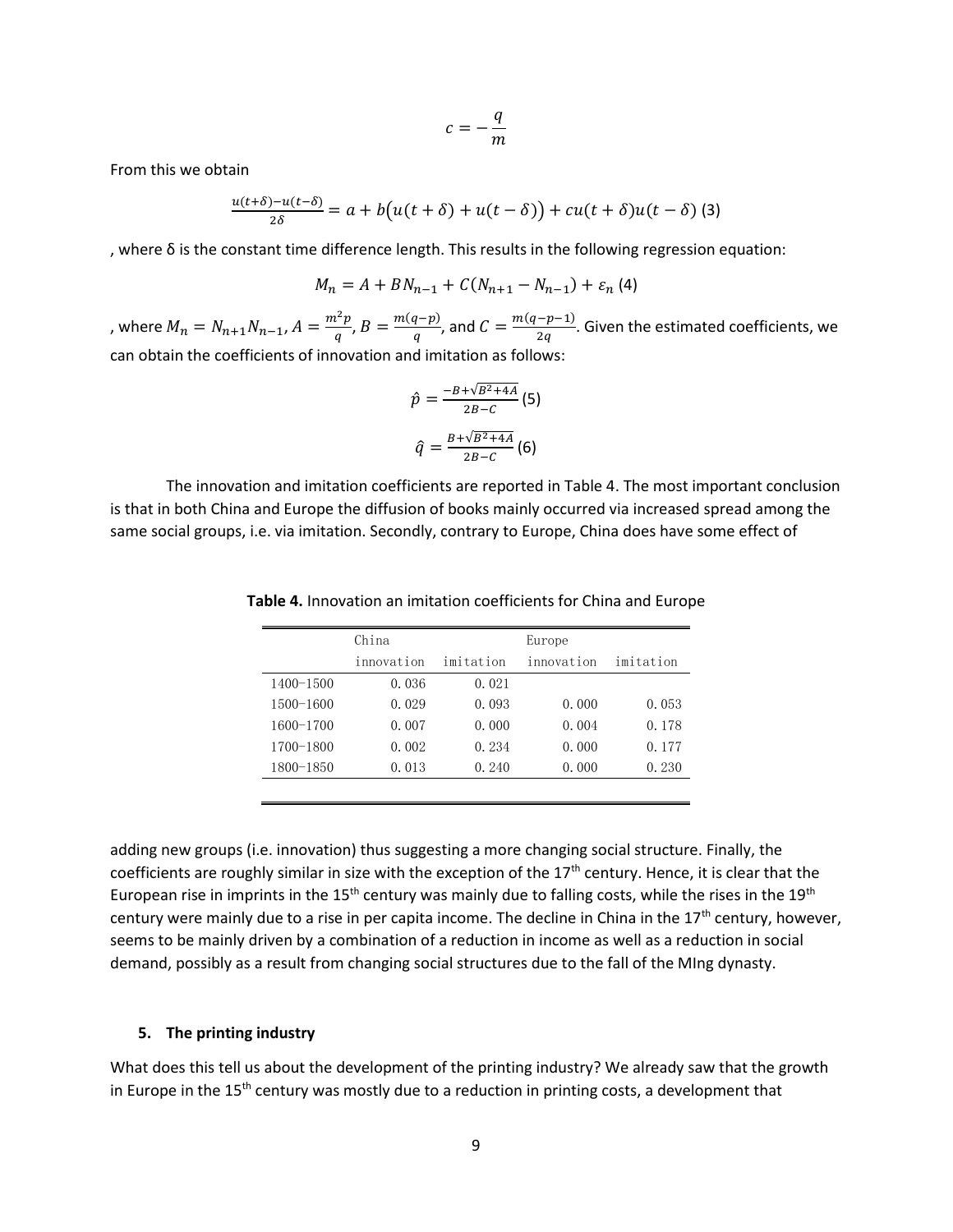occurred in China almost two centuries before. This led to book prices in Europe that were about half those in China. Yet, after an initial development, both China and Europe embarked on a remarkably similar diffusion path where most books were demanded by the social groups already well acquainted with books, i.e. priests, aristocracy and gentry.

But how id the interaction of supply and demand lead to the development of the printing sector in China? Of course we do have information on the trend in total output (see Figure 1). However, we also need information on the value added/output ratio in order to calculate constant price value added. This

|             | <b>Gross VA</b> |  |  |
|-------------|-----------------|--|--|
|             | added/output    |  |  |
|             | ratio           |  |  |
| ca.<br>1170 | 80%             |  |  |
| ca.<br>1600 | 73%             |  |  |
| ca.<br>1700 | 90%             |  |  |
| 1933        | 31.4%           |  |  |

**Table 5.** Value added/output ratio in the printing industry in China, 1170-1933

information is contained in Table 5. It is important to stress here that the value for 1933 is based on a combination of traditional and modern industries. Had we chosen only traditional industries, we had arrive at a value added/output ratio of 57%. In any case we may argue that the value added/output ratio changes over time: whereas it up to the 19<sup>th</sup> century was more in the order of 80%, it had dropped to ca. 32% in 1933.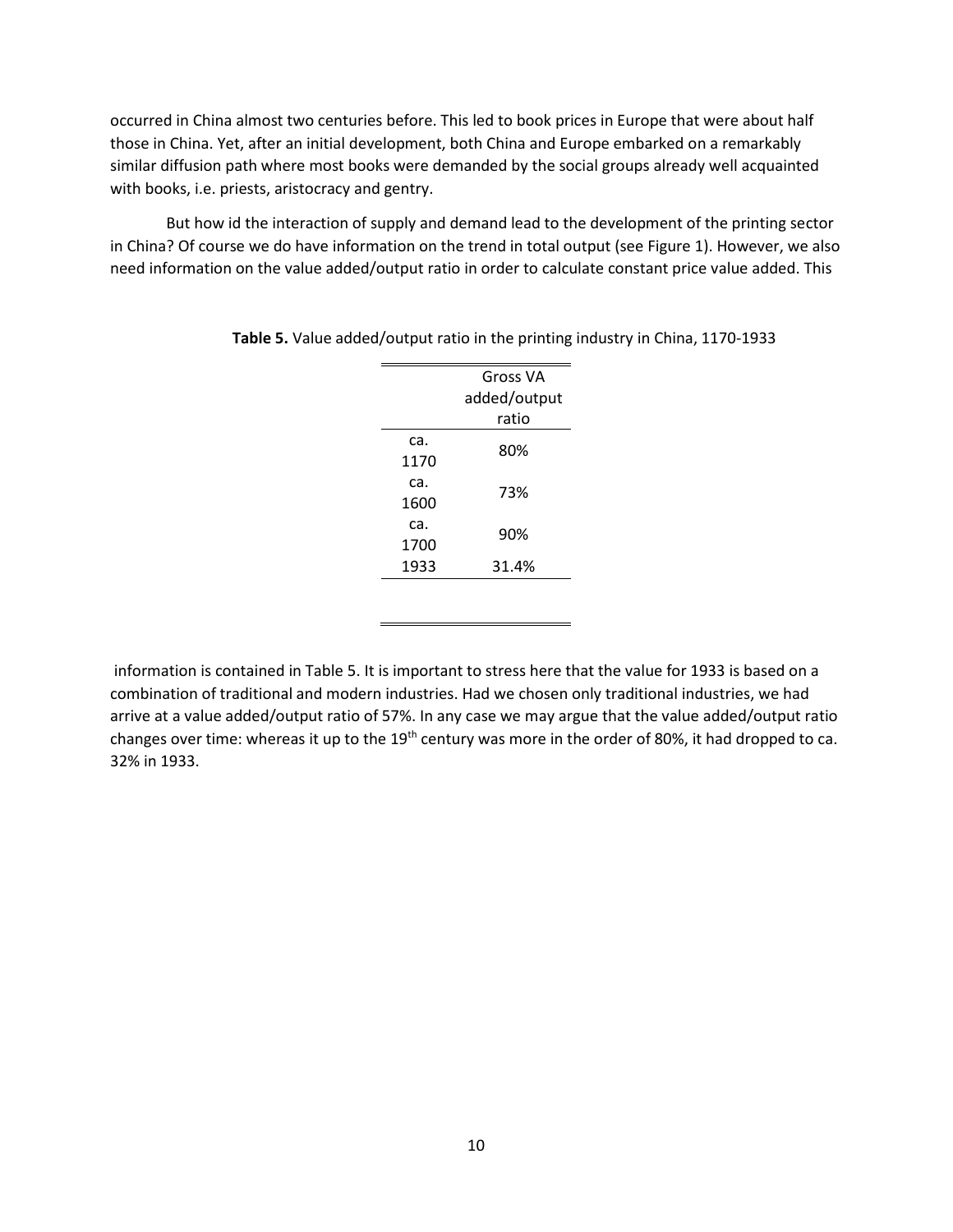| vear  | value added | year  | value added | year  | value added | year  | value added |
|-------|-------------|-------|-------------|-------|-------------|-------|-------------|
| 1360s | 1.10        |       |             |       |             |       |             |
|       |             | 1510s | 13.92       | 1660s | 11.45       | 1810s | 21.21       |
| 1370s | 1.09        | 1520s | 20.12       | 1670s | 13.89       | 1820s | 16.88       |
| 1380s | 1.33        | 1530s | 24.87       | 1680s | 15.02       | 1830s | 20.62       |
| 1390s | 1.17        | 1540s | 24.09       | 1690s | 13.83       | 1840s | 17.53       |
| 1400s | 1.01        | 1550s | 26.42       | 1700s | 17.66       | 1850s | 10.33       |
| 1410s | 1.55        | 1560s | 22.12       | 1710s | 16.38       | 1860s | 13.71       |
| 1420s | 1.28        | 1570s | 36.94       | 1720s | 11.69       | 1870s | 23.39       |
| 1430s | 3.79        | 1580s | 35.96       | 1730s | 11.31       | 1880s | 22.17       |
| 1440s | 3.35        | 1590s | 46.35       | 1740s | 14.73       | 1890s | 23.28       |
| 1450s | 2.41        | 1600s | 46.41       | 1750s | 14.43       | 1900s | 17.83       |
| 1460s | 5.38        | 1610s | 44.32       | 1760s | 13.88       |       |             |
| 1470s | 5.78        | 1620s | 32.85       | 1770s | 13.74       | 1933  | 78.83       |
| 1480s | 5.50        | 1630s | 32.20       | 1780s | 13.35       |       |             |
| 1490s | 8.81        | 1640s | 12.67       | 1790s | 16.36       |       |             |
| 1500s | 10.88       | 1650s | 4.99        | 1800s | 17.08       |       |             |
|       |             |       |             |       |             |       |             |

**Table 6**. Value added in printing in 1933 yuan

### **6. Conclusion**

It is unmistakable that Europe forged ahead of China after the introduction of the printing press in the 15<sup>th</sup> century and, after a long period of moving parallel with Chinese book production, forged further ahead in the 19<sup>th</sup> century. In this paper we explained this pattern using a simple demand and supply function.

We find that, contrary to China,  $15<sup>th</sup>$  century Europe witnessed a strong reduction in that the same time there is e cost of printing. Hence, book prices fell relative to income and more books were sold. This changed for the 16<sup>th</sup>-18<sup>th</sup> century when book prices remained stable. Income did not change much in either China or Europe and neither was there an increased social demand for books. Hence, there was stability. The only exception is China in the  $17<sup>th</sup>$  century when social demand for books fell, possibly as a result of the Ming-Qing transition. And even though in both Europe and China the social demand for books as well as their cost remained constant also in the 19<sup>th</sup> century, incomes in Europe grew much faster, hence stimulating an income effect which caused a further rise of book production in Europe in this century.

#### **References**

Banknote and Book Printing Branch of the Shanghai New Fourth Army History Research Association (1991), *Paper: The Research of Ancient Carving Workers wages is written by Shengxin Yang,which was published in the book "Overview of Ancient Carving Workers*, The Printing Press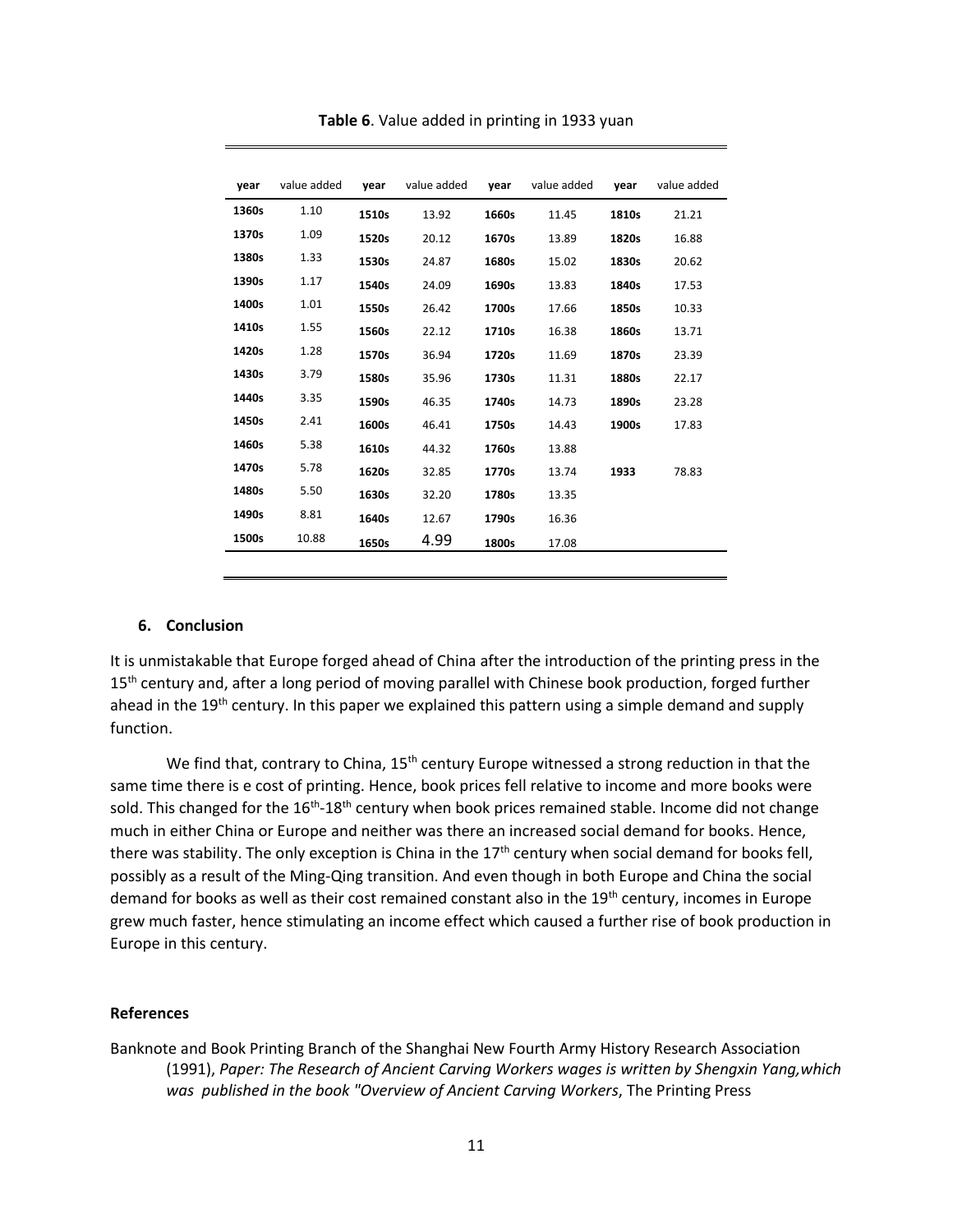September,1991 Beijing (上海新四军历史研究会印刷印钞分会, 论文:历代刻工工价初探由 杨绳信所写 · 发表于《历代刻工概况》, 印刷工业出版社 1991 年 9 月).

- Bass, F.M. (1969), "A new product growth model for consumer durables," *Management Science*, 15 (1969) 215-227.
- Baten, Joerg, and Jan Zanden. 2008. "Book Production and the Onset of Modern Economic Growth." *Journal of Economic Growth* 13 (3): 217–35.
- Buringh, Eltjo. 2014. *Books Do Not Die: The Price of Information, Human Capital and the Black Death in the Long Fourteenth Century*. Working Paper 0055. Utrecht University, Centre for Global Economic History. http://ideas.repec.org/p/ucg/wpaper/0055.html.
- Clark, Gregory (2005), "The condition of the working class in England, 1209-004,' *Journal of Political Economy,* Vol. 113 (6), pp. 1307-1340.
- Colclough, Stephen and Alexis Weedon (eds.) (2010), *The History of the book in the West 1800-1914*, vol IV, Ashgate.
- Du, X., and Du, T. (2001), *The Study of Engraved Books by County and Province in Ming Dynasty* (10 Volumes), Beijing: Thread-Binding Books Publishing House. (杜信孚 杜同书, 明分省分县刻书考 (1 函全 10 册) , 线装书局 2001 年 12 月).
- Du, X. and Du, T. (2009), *The Study of Engraved Books by County and Province in Qing Dynasty* (12 Volumes), Beijing: Thread-Binding Books Publishing House. (杜信孚 杜同书, 全清分省分县刻书 考 (1 函全 12 册), 线装书局 2009 年 2 月).
- Filippone Overty, Joanne (2008), "The cost of doing scribal business: prices of manuscript books in England, 1300-1483," *Book History,* Vol. 11, pp. 1-32.
- Fuller, Neathery Batsell (2002). "A Brief history of paper". Retrieved 2011-01-24.
- Keightley, David N., and Noel Barnard. 1983. *The Origins of Chinese Civilization*. University of California Press.
- McDermott, J. (2005), "The Ascendancy of the imprint in China," In: Brokaw, Cynthia J., and Kai-Wing Chow. 2005. *Printing and Book Culture in Late Imperial China*. University of California Press, 55- 107.
- Prak, Maarten, and Jan Luiten Zanden, eds. 2013. *Technology, Skills and the Pre-Modern Economy in the East and the West*. Brill Academic Publishers. http://booksandjournals.brillonline.com/content/9789004251571.
- Satoh, Daisuke (2001), "A Discrete Bass Model and its Parameter Estimation," *Journal of the Operations Research,* Vol. 44 (1), pp. 1-18.
- Steinberg, S.H. (1996), *Five hundred years of printing.* New edition revised by John Trevitt, The British Library & OAK KNOLL Press.
- Suarez, Michael, and H.R. Woudhuysen (eds.) (2010), *The Oxford Companion of the book*, vol I, Oxford University Press.